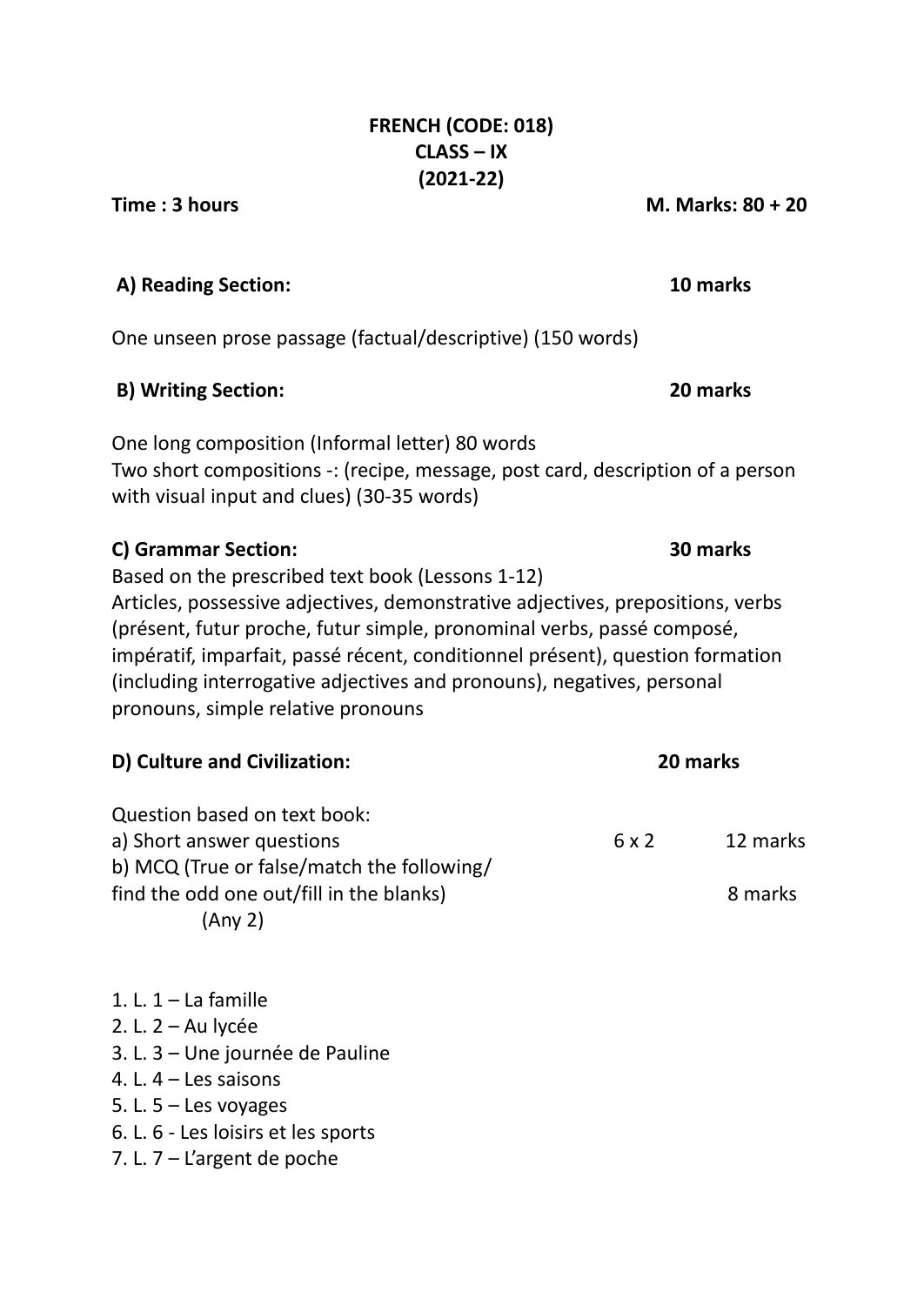8. L. 8 – Faire des achats 9. L. 9 – Un dîner en famille 10. L. 10- La mode 11. L.11 – Les fêtes 12. L.12 – La Francophonie E) **Internal Assessment : 20 marks** As per CBSE guidelines for all subjects:

|                | per cose garacimes for an sabjects. |    |
|----------------|-------------------------------------|----|
| $\mathbf{I}$ . | Subject enrichment activity (ASL)   | 5. |
| ii.            | Portfolio                           | 5. |
| iii.           | <b>Periodic Tests</b>               | 5. |
| iv.            | <b>Multiple Assessments</b>         |    |
|                |                                     |    |

# **Prescribed textbook:**

Entre Jeunes, Class IX (CBSE) Textbook Lessons 1-12.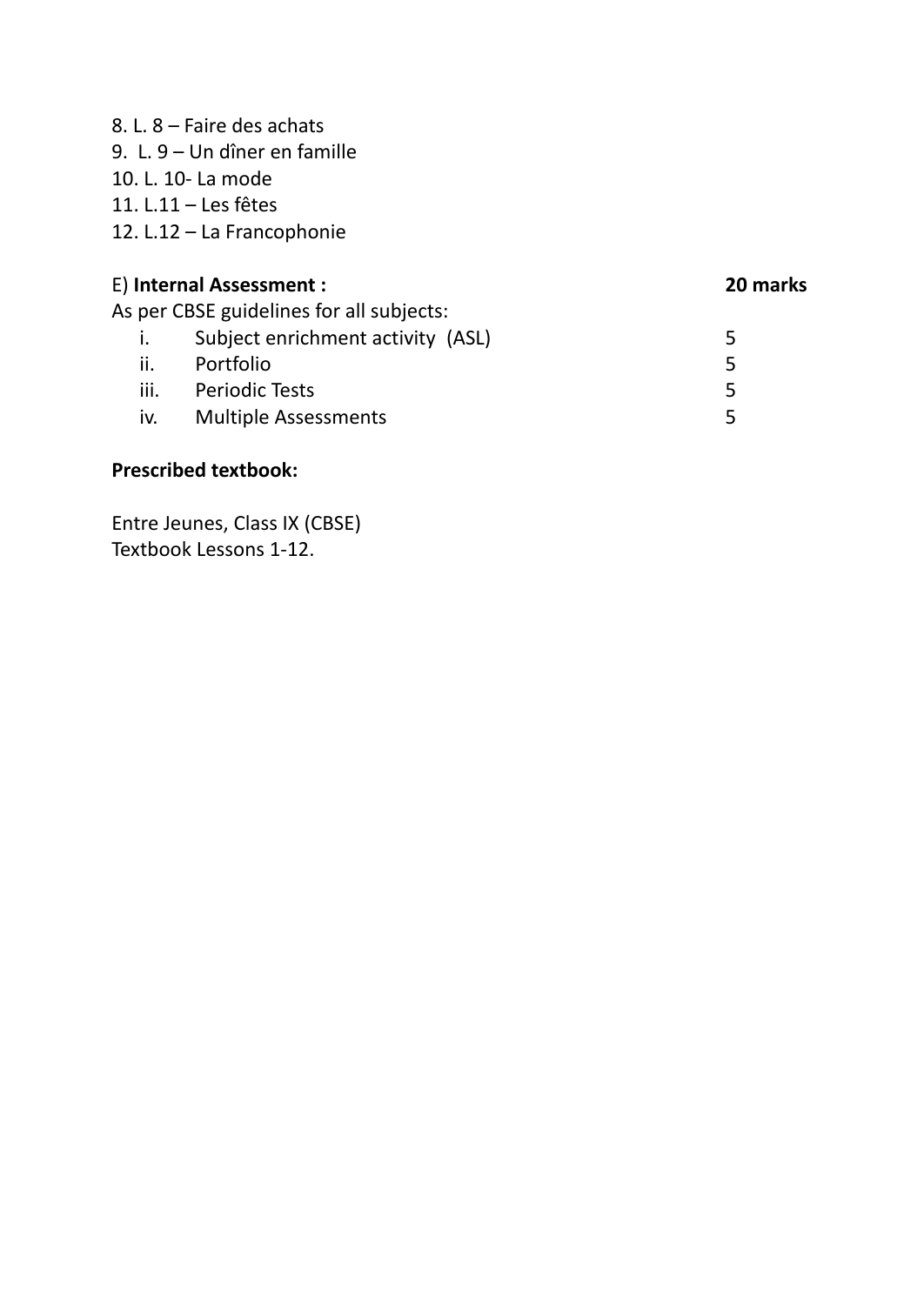# **FRENCH (CODE: 018) CLASS – IX 2021-22**

## **The Question Paper will be divided into four sections:**

## **Time: 3 Hrs. Maximum Marks :80**

Section - A: Reading Comprehension - 10 marks Section - B: Writing - 20 marks Section - C: Grammar - 30 marks Section - D: Culture and Civilization **- 20 marks Section wise weightage:**

**Section Details of Topics/Sections Types of Questions** | Mark **s** Section – A (Understanding) 1 Unseen prose passage (150 words) Short answer questions Vocabulary search: Noun and verb forms/opposites/ synonyms/adjectives/ adverbs True or False - context or theme based 10 Section – B (Creating) 1 Long composition (informal letter – 80 words) Any 2 short compositions (30-35 words): Message/Describing a person/Recipe/ Postcard Creative long answers Creative short answers 10 05 x 2 Section – C (Application) Grammar (5 out of 7 questions - for each grammar topic) Adjectifs possessifs ou Adjectifs démonstratifs 05 Prépositions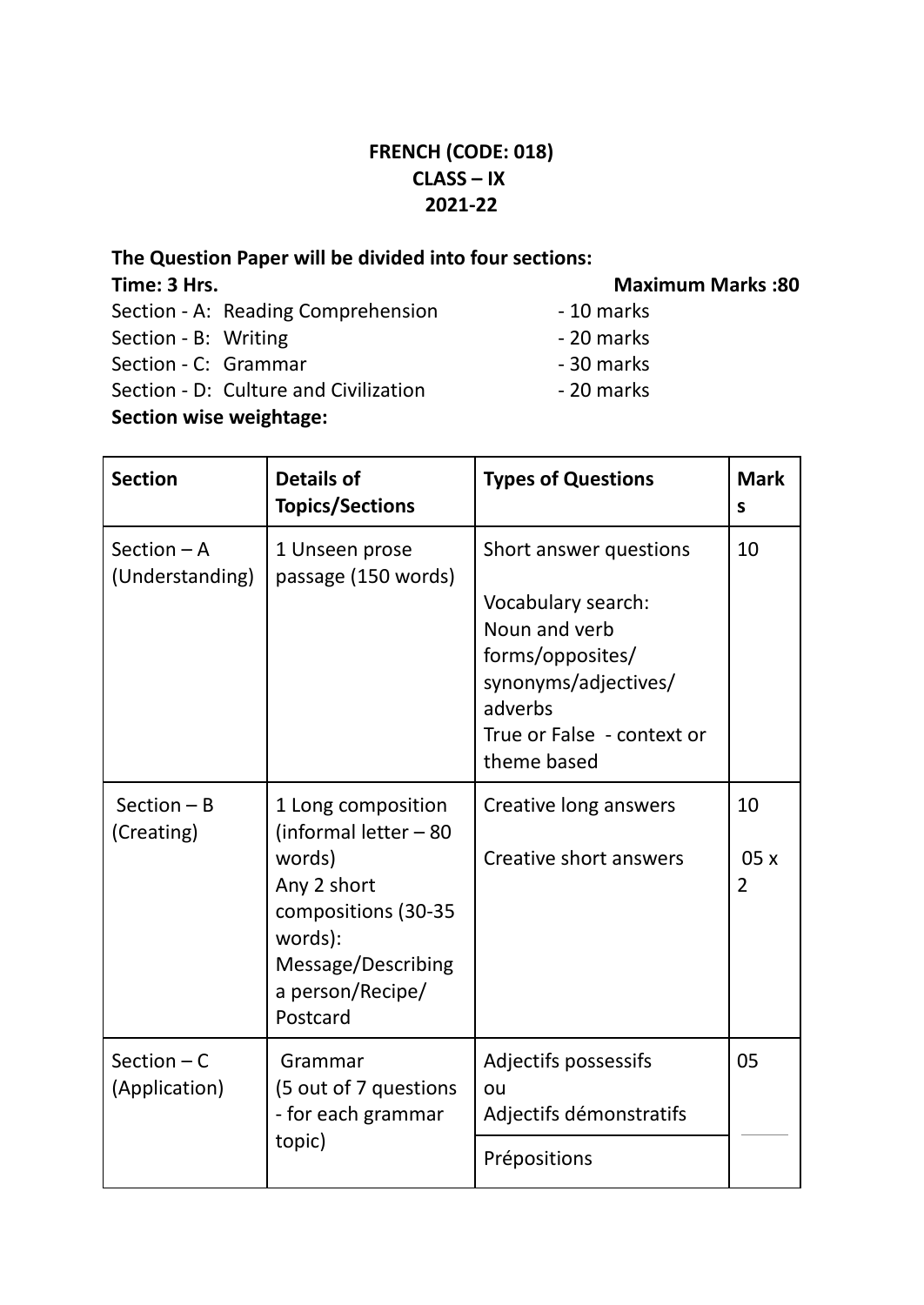|                               |                             | ou<br><b>Articles</b>                                                                                                                                                  | 05 |
|-------------------------------|-----------------------------|------------------------------------------------------------------------------------------------------------------------------------------------------------------------|----|
|                               |                             | Trouvez la question<br>ou<br><b>Négatifs</b>                                                                                                                           | 05 |
|                               |                             | Pronoms (COD, COI,<br>toniques, y, en)                                                                                                                                 | 05 |
|                               |                             | Verbes (Présent, futur<br>simple, impératif, futur<br>proche, passé composé,<br>imparfait, impératif, passé<br>récent, conditionnel<br>présent), verbes<br>pronominaux | 05 |
|                               |                             | Pronoms relatifs simples                                                                                                                                               | 05 |
| Section $-$ D<br>(Remembering | Culture and<br>Civilization | Short answers<br>5x2<br><b>MCQ</b>                                                                                                                                     | 10 |
| and analyzing)                | Lessons $1 - 12$            | True or False<br>$4 \times \frac{1}{2}$<br>(Any 2 of the following:)                                                                                                   | 02 |
|                               |                             | Match the following $8 \times \frac{1}{2}$<br>Fill in the blanks<br>$8 \times \frac{1}{2}$                                                                             | 04 |
|                               |                             | Find the odd one out $8 \times \frac{1}{2}$                                                                                                                            | 04 |
|                               |                             | <b>Total marks</b>                                                                                                                                                     | 80 |

**Note : The Question paper has to include 33% internal choice.**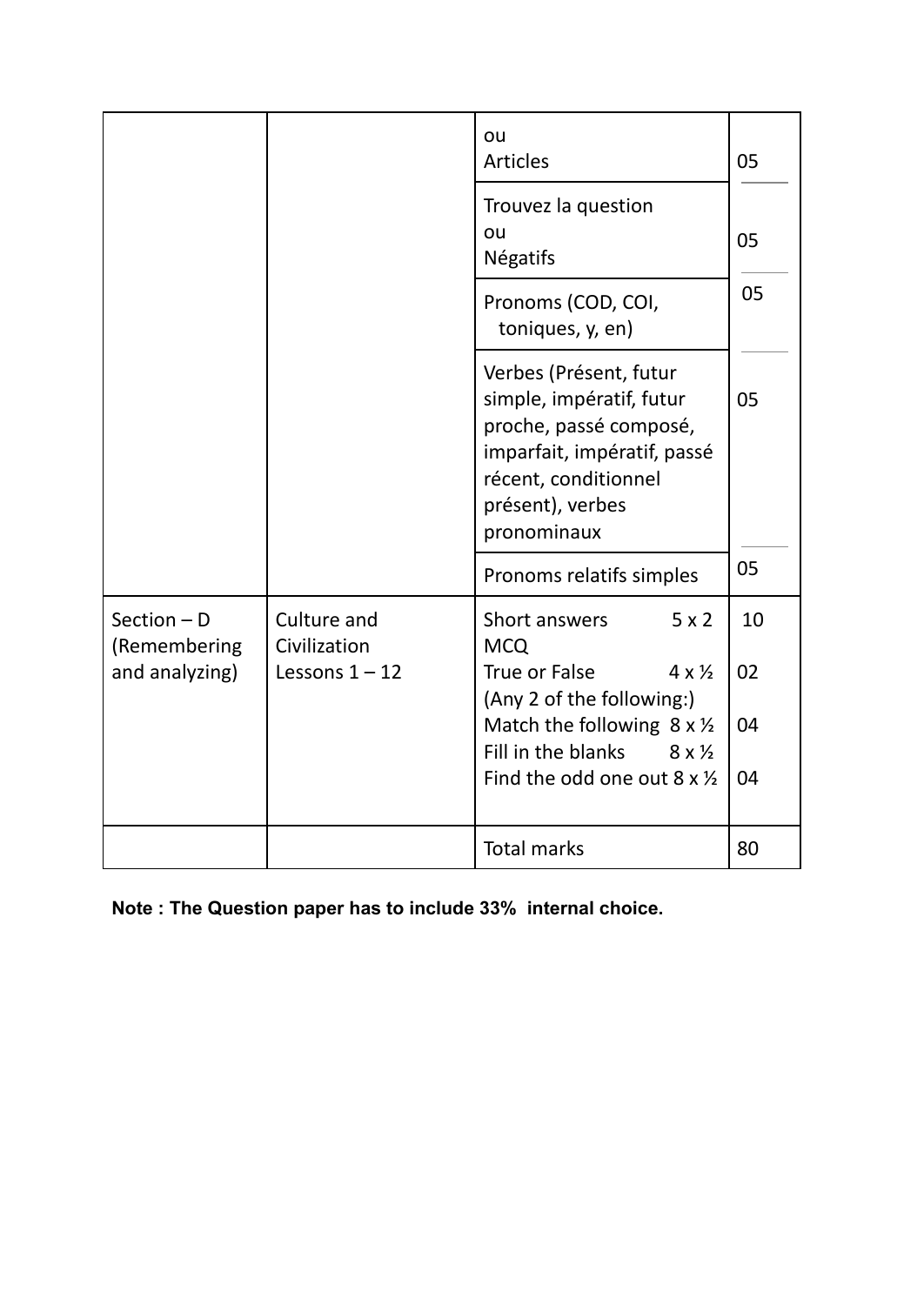# **FRENCH (CODE: 018) CLASS – X (2021-22)**

|     | Time: 3 Hrs                                                                                                                                                                                                                                                                                    | M. Marks: 40 + 40 + 20 |                      |
|-----|------------------------------------------------------------------------------------------------------------------------------------------------------------------------------------------------------------------------------------------------------------------------------------------------|------------------------|----------------------|
|     | A) Reading Section:                                                                                                                                                                                                                                                                            |                        | 10 marks             |
|     | One unseen prose passage (factual/descriptive) (150-200 words)                                                                                                                                                                                                                                 |                        |                      |
|     | <b>B) Writing Section:</b>                                                                                                                                                                                                                                                                     |                        | 20 marks             |
|     | One long composition (Informal letter) based on the main themes given<br>in lessons 1,2,3,4,7,8, 10, 12 (80 words)<br>Two short compositions: message, completing a text with the help of<br>clues provided. (30-35 words)                                                                     |                        |                      |
|     | C) Grammar Section:                                                                                                                                                                                                                                                                            |                        | 30 marks             |
|     | Verbs (All tenses in Class 9 textbook, futur antérieur, plus-que-parfait, subjonctif),<br>pronom relatif composé, pronoms personnels, démonstratifs (adjectifs et<br>pronoms), trouvez la question, discours direct et indirect, négatifs, possessifs<br>(adjectifs et pronoms), prépositions. |                        |                      |
|     | D) Culture and Civilisation                                                                                                                                                                                                                                                                    |                        | 20 marks             |
|     | Questions based on textbook:<br>a) Short answer questions<br>b) MCQ (True or false/ find the odd one out/                                                                                                                                                                                      | 5x2                    | 10 marks<br>10 marks |
| 1.  | fill in the blanks/one word answers)<br>L.1 - Retrouvons nos amis                                                                                                                                                                                                                              |                        |                      |
| 2.  | L.2 - Après le bac                                                                                                                                                                                                                                                                             |                        |                      |
| 3.  | L.3 - Chercher du travail                                                                                                                                                                                                                                                                      |                        |                      |
| 4.  | $L.4 - Le$ plaisir de lire                                                                                                                                                                                                                                                                     |                        |                      |
| 5.  | L.5 - Les médias                                                                                                                                                                                                                                                                               |                        |                      |
| 6.  | L.6 - Chacun ses goûts                                                                                                                                                                                                                                                                         |                        |                      |
| 7.  | $L.7$ – En pleine forme                                                                                                                                                                                                                                                                        |                        |                      |
| 8.  | $L.8 - L'$ environnement                                                                                                                                                                                                                                                                       |                        |                      |
| 9.  | L.9 - Métro, Boulot, Dodo                                                                                                                                                                                                                                                                      |                        |                      |
| 10. | L.10 - Vive la République                                                                                                                                                                                                                                                                      |                        |                      |
| 11. | L.11-C'est bon le progrès                                                                                                                                                                                                                                                                      |                        |                      |
| 12. | L.12 - Vers un monde interculturel                                                                                                                                                                                                                                                             |                        |                      |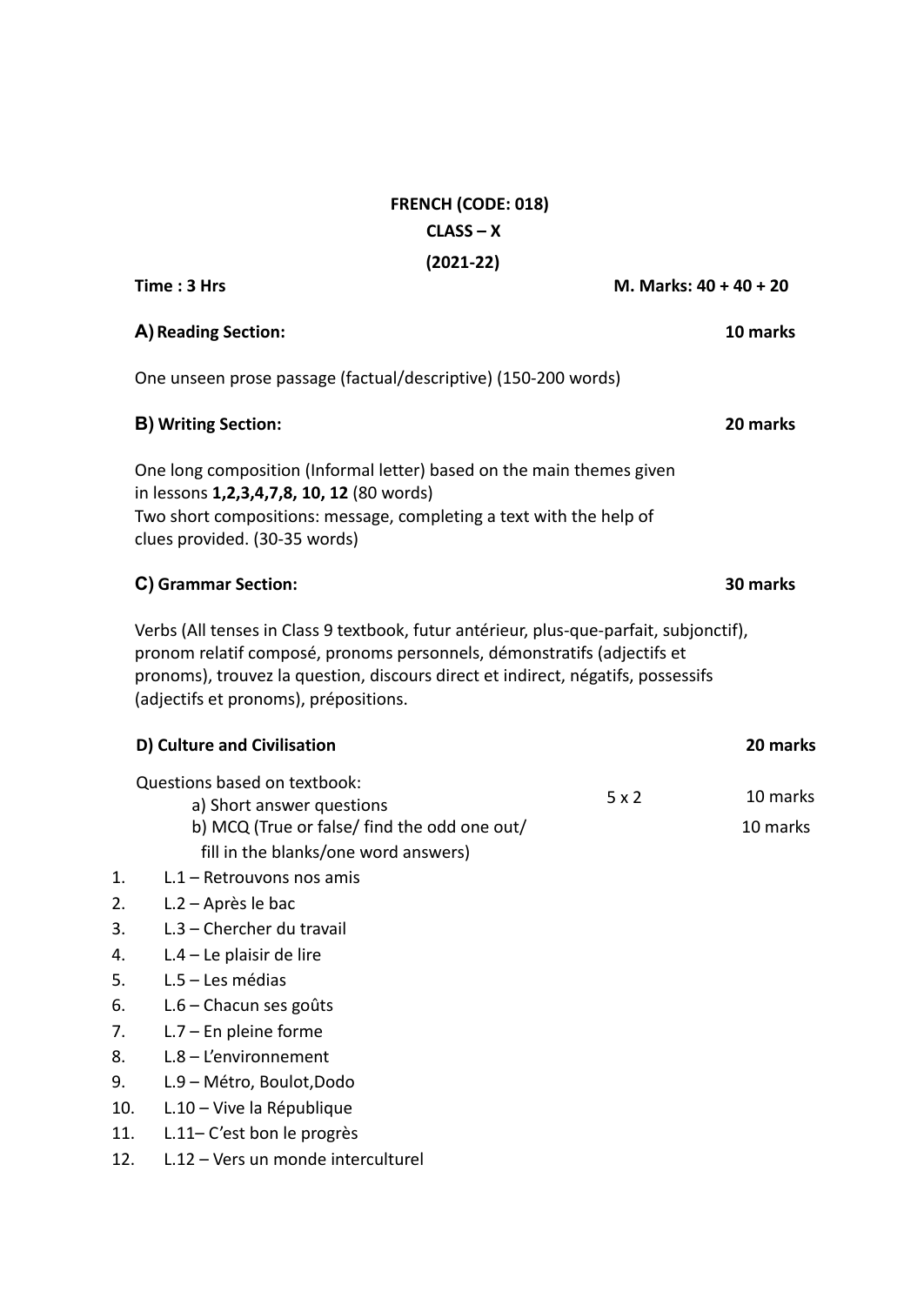| E) Internal Assessment<br>As per CBSE guidelines for all subjects: |                             |       | 20 marks      |
|--------------------------------------------------------------------|-----------------------------|-------|---------------|
| i.                                                                 | Subject enrichment activity | (ASL) | $\mathcal{L}$ |
| ii.                                                                | Portfolio                   |       | 5             |
| iii.                                                               | Periodic Tests              |       | 5             |
| iv.                                                                | <b>Multiple Assessments</b> |       |               |

### **Prescribed textbook:**

Entre Jeunes, Class X (CBSE) Textbook Lessons **1-12**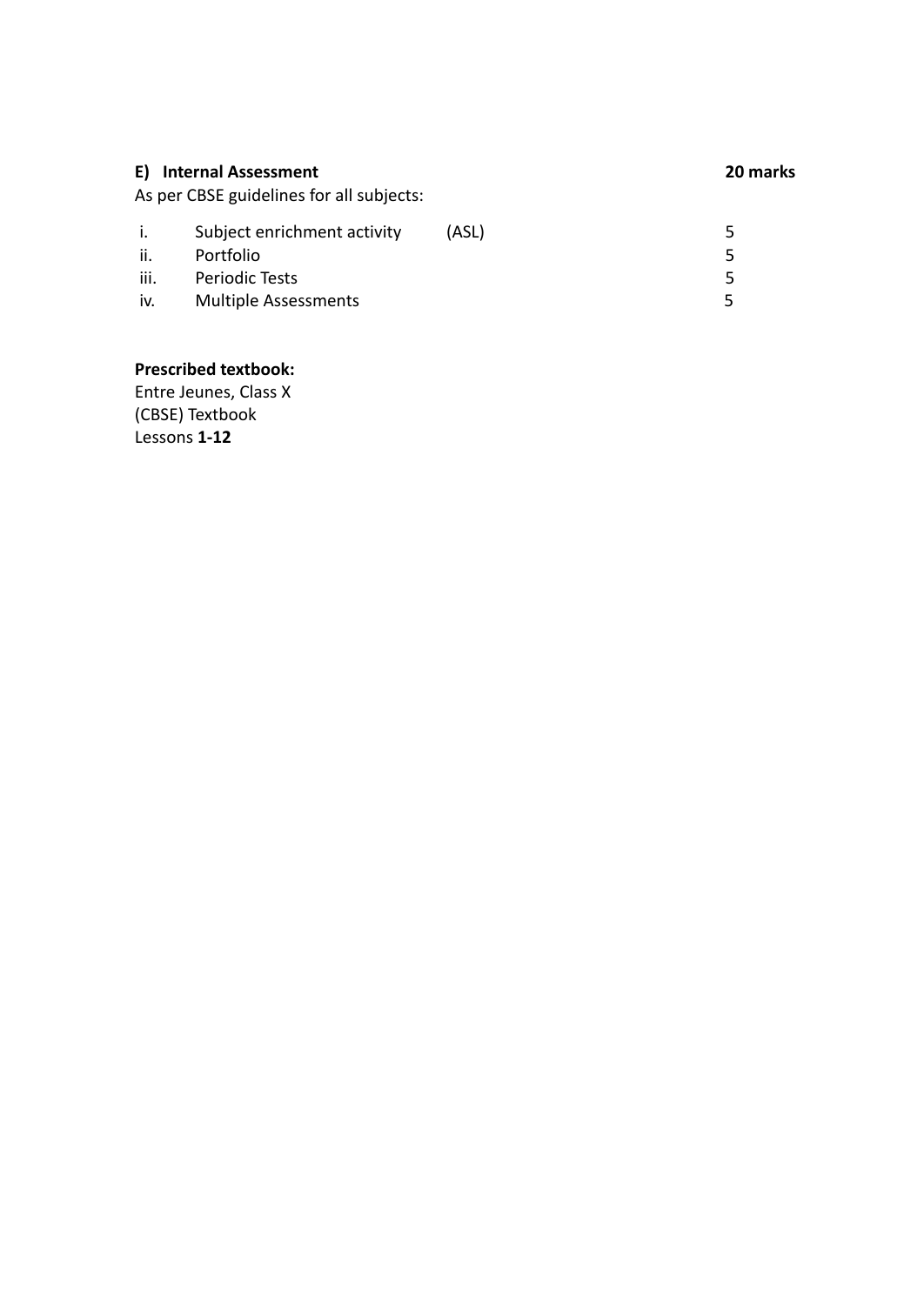# **CLASS 10 FRENCH (CODE: 018) CLASS – X**

### **(2021-22)**

**Time: 3 Hrs Marks :40 + 40 + 20**

### **PAPER A : (Objective)**

## **The Question Paper will be divided into four sections:**

| Section - A: Comprehension            | - 05 marks |
|---------------------------------------|------------|
| Section - B: Writing                  | - 10 marks |
| Section - C: Grammar                  | - 15 marks |
| Section - D: Culture and Civilisation | - 10 marks |

| Section         | Details of Topics/<br><b>Sections</b> | Type of questions/Sub-topics             | <b>Marks</b> |
|-----------------|---------------------------------------|------------------------------------------|--------------|
| Section A       | Unseen prose                          | One-word answers                         | 5            |
| (Comprehension) |                                       | Vocabulary search                        | (5/7)        |
|                 |                                       | Nouns, verbs                             |              |
| Section B       | Short                                 | Completing a story                       | 10           |
| (Expression)    | compositions                          | Completing a message                     | (10/14)      |
| Section C       | Grammar                               | 1. Les verbes- infinitif, présent, passé | 15           |
| (Application)   | $(3/4$ ques on                        | composé, imparfait, Impératif, futur     | (15/20)      |
|                 | each topic)                           | simple, futur proche, conditionnel       |              |
|                 |                                       | présent                                  |              |
|                 |                                       | 2. Les pronoms relatifs composés         |              |
|                 |                                       | 3. Les pronoms possessifs                |              |
|                 |                                       | 4. Les pronoms démonstratifs             |              |
|                 |                                       | 5. La négation                           |              |
| Section D       |                                       | Fill in the blanks                       | 10           |
| (Culture)       | $L_1 - 12$                            | One-word answer questions                | (10/14)      |
|                 |                                       | Find the odd one out                     |              |
|                 |                                       | True or False                            |              |

## **PAPER B : (Subjective)**

#### **The Question Paper will be divided into four sections:**

| Section - A: Comprehension            | - 05 marks |
|---------------------------------------|------------|
| Section - B: Writing                  | - 10 marks |
| Section - C: Grammar                  | - 15 marks |
| Section - D: Culture and Civilisation | - 10 marks |